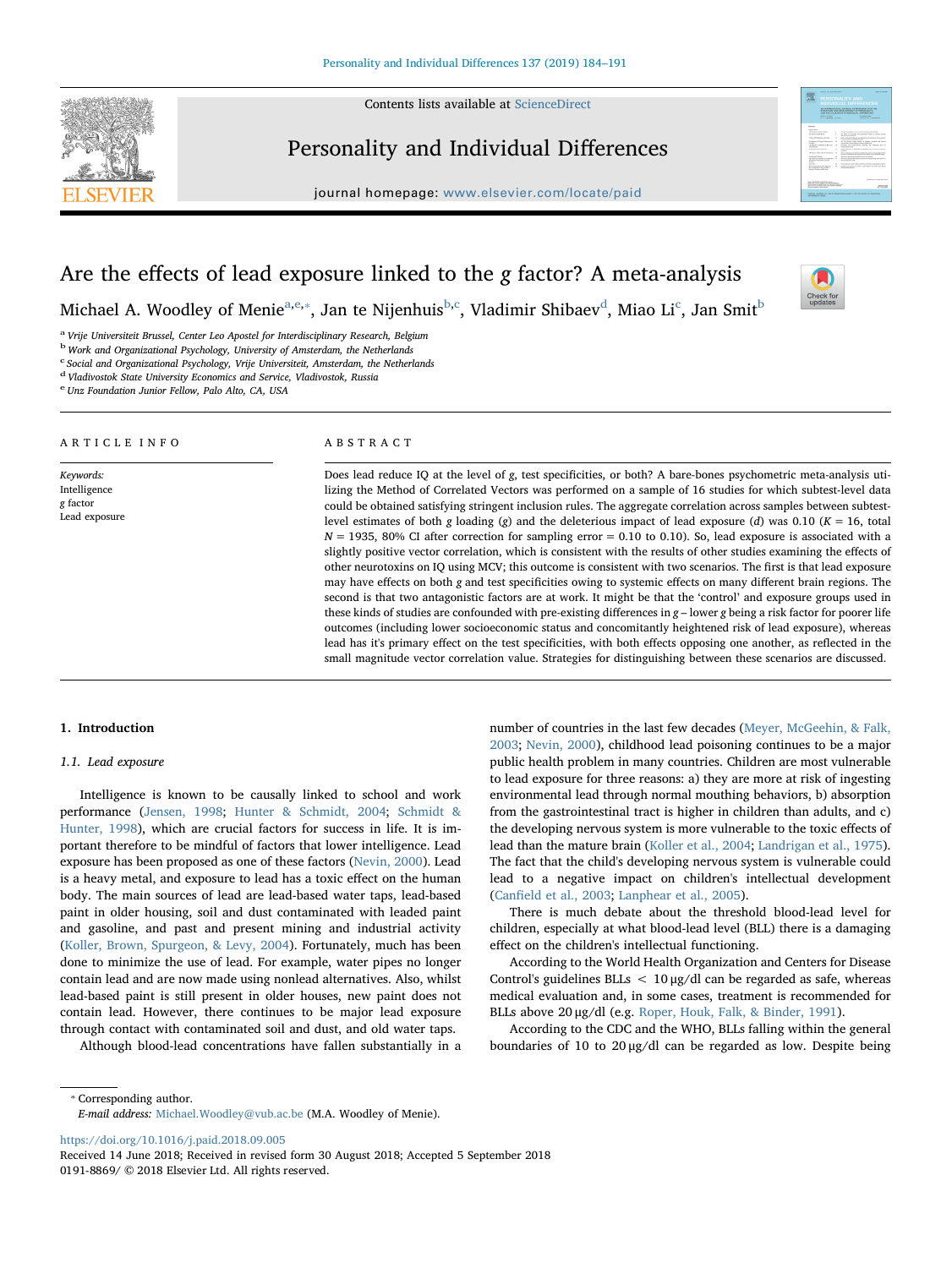termed as 'low' BLLs, the majority of the literature suggests that there are deleterious effects of BLLs of 10 to 20 μg/dl on intellectual functioning, including lowered intelligence ([Baghurst, McMichael, Wigg, &](#page-6-8) [Vimpani, 1992](#page-6-8); [Bellinger, Stiles, & Needleman, 1992;](#page-6-9) [Pocock, Smith, &](#page-7-2) [Baghurst, 1994;](#page-7-2) [Rice, 1993](#page-7-3); [Yule, Lansdown, Millar, & Urbanowicz,](#page-7-4) [1981\)](#page-7-4). So, in the present study we also expect a negative impact for BLLs of 10 to  $20 \mu g/dl$ .

## 1.2. Competing theories

Other than the fact that it is detrimental to performance on IQ tests, precisely how lead influences intelligence is not known. Human intelligence is a complex phenotype that is organized hierarchically, with a highly general, overarching mental ability called general intelligence or g being situated at the apex of this hierarchy, and narrower and more specialized abilities being located further down the hierarchy [\(Carroll,](#page-6-10) [1993\)](#page-6-10). From this, the following question arises: is the negative effect of lead exposure restricted to specific cognitive abilities, located further down the hierarchy, g (at the apex of the hierarchy) or both? It is important to note that IQ tests are indexes of performance with respect to both the g factor and also specific abilities ([Carroll, 1993\)](#page-6-10), thus it is possible to depress IQ scores via suppressing either general or specific performance, or both. To give some examples, a lowered IQ could be caused by a lowered level of g; a lowered level of for instance fluid abilities, short-term memory, and long-term memory; or a lowered level of g combined with a lower level of, for instance, crystallized ability and broad visual perception. The question of precisely how lead impacts intelligence has never been investigated comprehensively before however.

Predicting how lead may interact with the phenotype of intelligence is difficult, as there are indications in the literature of general, specific and mixed effects. [Finkelstein, Markowitz, and Rosen \(1998\)](#page-6-11) note that lead exposure has toxic effects on a variety of brain regions, including the cerebral cortex, the hippocampus, and the cerebellum, which suggests that it might deleteriously influence many aspects of cognitive functioning leading to a decrease in g. Conversely, it has been noted that lead has asymmetric impacts on different cognitive abilities, suppressing processing speed, whilst leaving verbal ability intact [\(Lezak,](#page-6-12) [1983\)](#page-6-12). This would be consistent with narrow impacts on ability. It is also possible that lead may have highly systemic effects on cognition in development, damaging neuroanatomical systems and structures that subserve both general and specific manifestations of intelligence. A second possible explanation is that in many of these studies the 'control' and exposure groups are not precisely matched in terms of level of g, with the former possibly exhibiting higher g due to the negative association between g and poorer life outcomes (including environmental and occupational exposure to neurotoxins) [\(Gordon, 1997;](#page-6-13) [Gottfredson,](#page-6-14) [1997\)](#page-6-14). Thus, the unique effects of neurotoxins on IQ may primarily be at the level of test specificities, however, the underlying difference in g between the 'control' and exposure groups may be acting in the opposing direction.

#### 1.3. MCV/Jensen effects

To test whether the performance differences between the lead-exposure and 'control' group are moderated by the g saturation of the indicator, there are a variety of analytic techniques available. The most appropriate for use in secondary analyses, i.e. where the raw data are unavailable for reanalysis is the Method of Correlated Vectors (MCV). This technique simply involves taking the correlation between the g loadings of various subtests (termed the g vector) and the magnitude of an associated effect size (such as the impact of inbreeding depression on subtest scores; termed the  $d$  or  $r$  vector). If there is a positive correlation between the vectors, this indicates that g loading positively moderates an associated effect size, or in other words, the better a given subtest is at measuring the construct g, the larger the associated effect size. Such

positive moderation effects have been termed Jensen effects [\(Rushton,](#page-7-5) [1998\)](#page-7-5), after Arthur Jensen, the psychometrician who first developed MCV. It has been noted (e.g. [Rushton, 1999](#page-7-6)) that Jensen effects are characteristic of biological phenomena, such as the heritability estimates for various IQ subtests ([Voronin, te Nijenhuis, & Malykh, 2015, Table 3,](#page-7-7) [p. 3](#page-7-7)), the negative association between IQ and fertility [\(Woodley of](#page-7-8) [Menie et al., 2017](#page-7-8)) and factors such as processing speed and inbreeding depression effects [\(Jensen, 1998](#page-6-0)). The opposite phenomenon, i.e. when g loadings negatively moderate an effect size (anti-Jensen effect), are more characteristic of influences on IQ arising from the environment, such as practice effects [\(te Nijenhuis, van Vianen, & van der Flier,](#page-7-9) [2007\)](#page-7-9), the IQ gains accrued amongst children via adoption into higher-IQ families [\(te Nijenhuis, Jongeneel-Grimen, & Armstrong, 2015\)](#page-7-10), in-tensive educational interventions (such as the Head Start program) [\(te](#page-7-11) [Nijenhuis, Jongeneel-Grimen, & Kirkegaard, 2014\)](#page-7-11), and also the Flynn effect ([te Nijenhuis & van der Flier, 2013\)](#page-7-12). The existence of this broad pattern likely results from the fact that g is the principal (and in some cases the only) source of the heritability among IQ subtests ([Panizzon](#page-7-13) [et al., 2014\)](#page-7-13), thus as biological variables will be further 'upstream' of genetics they will tend to associate most strongly with g. Environmental and cultural influences on IQ are further 'downstream' of genetics, thus will primarily impact the non-g residuals of IQ tests (i.e. the narrow and less heritable specialized abilities and test specificities). It should be noted that this pattern, whilst highly general, is not universal across studies utilizing MCV. Two notable exceptions to the pattern are the degree to which IQ subtests are culture loaded, which has been found to correlate positively with both subtest heritabilities (i.e. the degree to which the score on a specific subtest of an IQ test is influenced by genetic vs. environmental variation as typically measured using twin studies) and subtest g loadings [\(Kan, Wicherts, Dolan, & van der Maas,](#page-6-15) [2013\)](#page-6-15), and also the degree to which performance on subtests across cohorts is sensitive to being boosted by the increased use of guessing in more recent cohorts, higher discriminability (more g-loaded) items being the ones that are more likely to elicit guessing as an answering strategy. This having been termed the Brand Effect, after the psychometrician Christopher Brand, who first proposed this as a potential contributor to the Flynn Effect [\(Woodley, te Nijenhuis, Must, & Must,](#page-7-14) [2014\)](#page-7-14).

As was mentioned previously, one of the key advantages of MCV is that it can be used for meta-analyses involving secondary analyses of published data, relying only on correlation matrices, and/or published subtest g loadings and accompanying effect sizes. Other methods for examining moderation, such Confirmatory Factor Analysis (CFA), which measures the degree to which g is measurement invariant throughout the range of another variable, or in group comparisons, typically require the raw scores in order to yield quality data about the role of latent variables in moderating a given effect size, making the method suboptimal for meta-analysis, given that the vast majority of studies yield too little information for this method to work (unless the authors of those studies are forthcoming with their raw data, or the covariance matrix is employed in lieu of the raw data for the derivation of the relevant path coefficients). Furthermore, MCV has been refined into a relatively robust statistic via its marriage with the techniques of psychometric meta-analysis [\(Schmidt & Hunter, 2015\)](#page-7-15). These techniques permit sources of sampling and measurement error (such as those associated with reliability and psychometric validity) to be explicitly quantified, and also corrected (via the use of imported meta-analytic values as the basis for synthetically disattenuating effect sizes). This strengthens MCV, as samples with small values of  $N$  and seemingly outlying vector-correlation values can be factored into meta-analyses, and corrected, yielding more accurate estimates of the aggregate vector correlation across studies (see: [Woodley et al., 2014](#page-7-14) for a more detailed treatment of the relative strengths and weakness of psychometric metaanalytic MCV vs. CFA).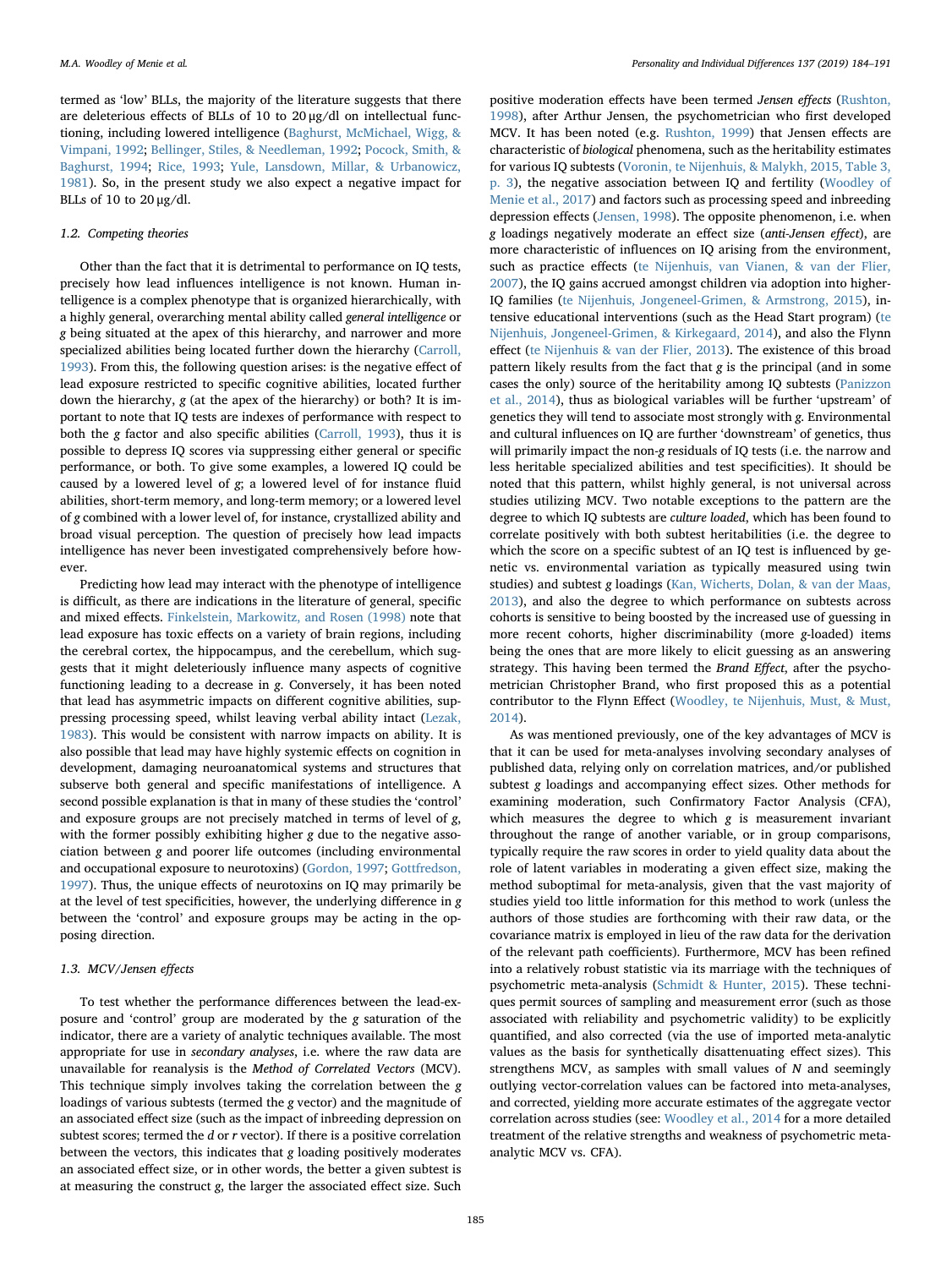#### 1.4. MCV applied to other neurotoxins

Thus far, no researchers have looked at whether or not g moderates the effect of lead on IQ using MCV. However, some researchers have used this technique to examine the pattern of moderation with respect to other neurotoxins on IQ. Based on the results of these analyses there is mixed evidence for Jensen and anti-Jensen effects. [Debes, Ludvig,](#page-6-16) [Budtz-Jørgensen, Weihe, and Grandjean \(2015\)](#page-6-16) examined the impact of prenatal methylmercury exposure on IQ subtests, finding that it is associated with a modest Jensen effect among young adults and young children ( $r = 0.42$ ,  $p < 0.001$ ,  $N = 1022$ ). As these researchers had raw scores, they were able to conduct a CFA, which yielded results consistent with their MCV analysis – i.e., modest indications of moderation on the effect of methylmercury exposure stemming from g modeled as a latent variable [\(Debes, Weihe, & Grandjean, 2016](#page-6-17)). [Flynn,](#page-6-18) [te Nijenhuis, and Metzen \(2014\)](#page-6-18) examined the effects of prenatal alcohol and cocaine exposure on IQ, finding evidence of very small magnitude Jensen and anti-Jensen effects (respectively) ( $\rho = 0.12$ ,  $p = 0.182$ ,  $N = 125$  for fetal alcohol exposure and  $\rho = -0.23$ ,  $p < 0.001$ ,  $N = 215$  for fetal cocaine exposure). Finally, [Metzen \(2012\)](#page-6-19) reanalyzed data originally published in [Calderón-Garcidueñas et al.](#page-6-20) [\(2008\),](#page-6-20) who examined the negative effects of atmospheric pollution (which causes neuroinflammation) on cognitive ability, using the WISC-R for an exposure sample of 55 individuals and a 'control' group of 18 sourced from Mexico City and the countryside, respectively, finding a low-magnitude anti-Jensen effect ( $r = -0.17$ ,  $p = 0.150$ ,  $N = 73$ ) in this quasi-experiment. The sample-size weighted aggregate vector correlation across the four neurotoxins is 0.27 ( $p < 0.001$ ;  $N = 1435$ ). These vector correlations are generally weak to modest in magnitude and are quite heterogeneous in sign across different neurotoxin types (two are positive and two are negative in sign), suggesting that neurotoxic substances might not have consistent effects on either g or specialized components of cognitive ability.

If the results of applying MCV to lead exposure follows the pattern found for these other neurotoxins then we might expect an essentially low-magnitude positive correlation across studies, which would be consistent with either systemic effects on different brain regions associated with both general and specific manifestations of intelligence, or alternatively differences in the levels of g between comparison groups resulting from improper matching, counteracting the potentially direct effects of lead exposure on more specialized and less heritable abilities. This latter scenario would be consistent with the known role of socioeconomic status (SES) as a confounding factor in studies of the effects of lead exposure ([Bellinger, 2008](#page-6-21)). SES is genetically correlated with cognitive ability [\(Trzaskowski et al., 2014](#page-7-16)). As it is not possible to estimate the extent to which SES and covarying factors (such as g) may confound group comparisons between control and exposure groups, it is not possible to estimate its magnitude. The results of our aggregating across vector correlation values sourced from various already published studies must therefore suffice as a guide as to what sort of an effect we might expect to see in the case of MCV as applied to lead exposure.

## 2. Method

To determine the magnitude, and direction of the correlation between the magnitude of g loadings and IQ scores of children with high lead levels, a meta-analysis was performed on vector correlations obtained from all studies that reported IQ scores for at least four subtests from children with BLLs  $> 10 \mu g/dl$ .

Meta-analysis is a statistical method where the results of all studies on a particular topic are aggregated allowing the use of powerful statistical techniques. The goal of the present study is to provide an estimate of the vector correlation between lead exposure and the magnitude of g loadings. We here carry out a meta-analysis based on the approach pioneered by [Schmidt and Hunter \(2015\).](#page-7-15)

In general, g loadings were computed by submitting a correlation

matrix to a principal-axis factor analysis and using the loadings of the subtests on the first unrotated factor. In some cases, g loadings were taken from studies where other procedures were followed; these procedures have been shown empirically to lead to highly comparable results [\(Jensen & Weng, 1994\)](#page-6-22). Finally, vector correlations were computed (via Pearson correlation) using score differences between a high lead-level group and a comparison group, and the subtest g loadings.

#### 2.1. Searching and screening studies

Two separate searches were carried out for English and Chineselanguage studies – these being the two most frequently used languages in scientific publications. For the English-language studies, three methods were used to identify studies that contained IQ scores from the high BLL groups. First, an electronic search for published research using PsycINFO, ERIC, MEDLINE, PiCarta, Academic search premier, Web of science, Google Scholar, and PubMed was conducted. General keywords used were: intellectual development, cognitive development, mental ability, intelligence, IQ, WISC, Wechsler, and combinations of these terms, combined with: lead, lead level, blood lead, tooth lead, bone lead. Second, the reference lists of all important articles were scrutinized in search of additional studies. Third, cited reference searches were conducted using Web of Science to search for articles citing significant articles. The third strategy did not lead to additional English-language studies.

For the Chinese-language studies the same three methods were used, but only Chinese-language scientific databases were used. The China National Knowledge Infrastructure (CNKI) is the world's largest full-text information database and digital library and it is one of the most commonly used databases in the Chinese-language-speaking part of the world [\(Kong, 2010](#page-6-23)).

Wanfang Data is anther large database in China with broadly similar coverage. There is no evidence to show whether CNKI or Wanfang Data is the more comprehensive database. Most of the resources of the two databases overlap, so that most Chinese researchers use only one of them for searching the Chinese language literature [\(Kong, 2010](#page-6-23)).

Taiwan Scholar Journal Database (TWS) was also searched. This database covers > 85% of Taiwan's academic publications and is the most complete Taiwanese database ([Taiwan Scholar Journal Database,](#page-7-17) [n.d.](#page-7-17)). Finally, Airiti Library was searched. This database encompasses the Taiwan Electronic Periodical Services (TEPS). There are about 520,000 academic papers in Airiti Library ([Airitilibrary, n.d.](#page-6-24)).

#### 2.2. Inclusion rules

For studies to be included in the meta-analyses four criteria had to be met: 1) in order to obtain a reliable estimate of the true correlation between lead level and the g loadings, the cognitive batteries had to have a minimum of four subtests of the intelligence test; 2) the IQ test had to be well-validated; 3) the mean composite scores for the high lead-level groups had to be lower than the mean scores of the comparison group (the control group or the standardization sample of the IQ test); 4) only studies published in English or Chinese were used. [Figs. 1 and 2](#page-3-0) show the PRISMA flowcharts of, respectively, the Englishlanguage studies and the Chinese-language studies.

## 2.3. Computation of score differences between the groups of interest and a comparison group

Most of the studies in our meta-analyses used a 'control' group and a comparison group, but some groups did not have a 'control' group. In one case [\(Wu, Cen, Zheng, & Li, 2000\)](#page-7-18) we were able to create a synthetic 'control' group by using a 'control' group from a highly comparable sample employing the same IQ battery ([He, Wu, Long, Lu, &](#page-6-25) [Tian, 2009\)](#page-6-25). In a second case ([Hu, Dong, Ren, & Cai, 1999](#page-6-26)) there were six samples, of which two were used as 'control' groups and four as high BLL groups. To see whether these five comparisons gave different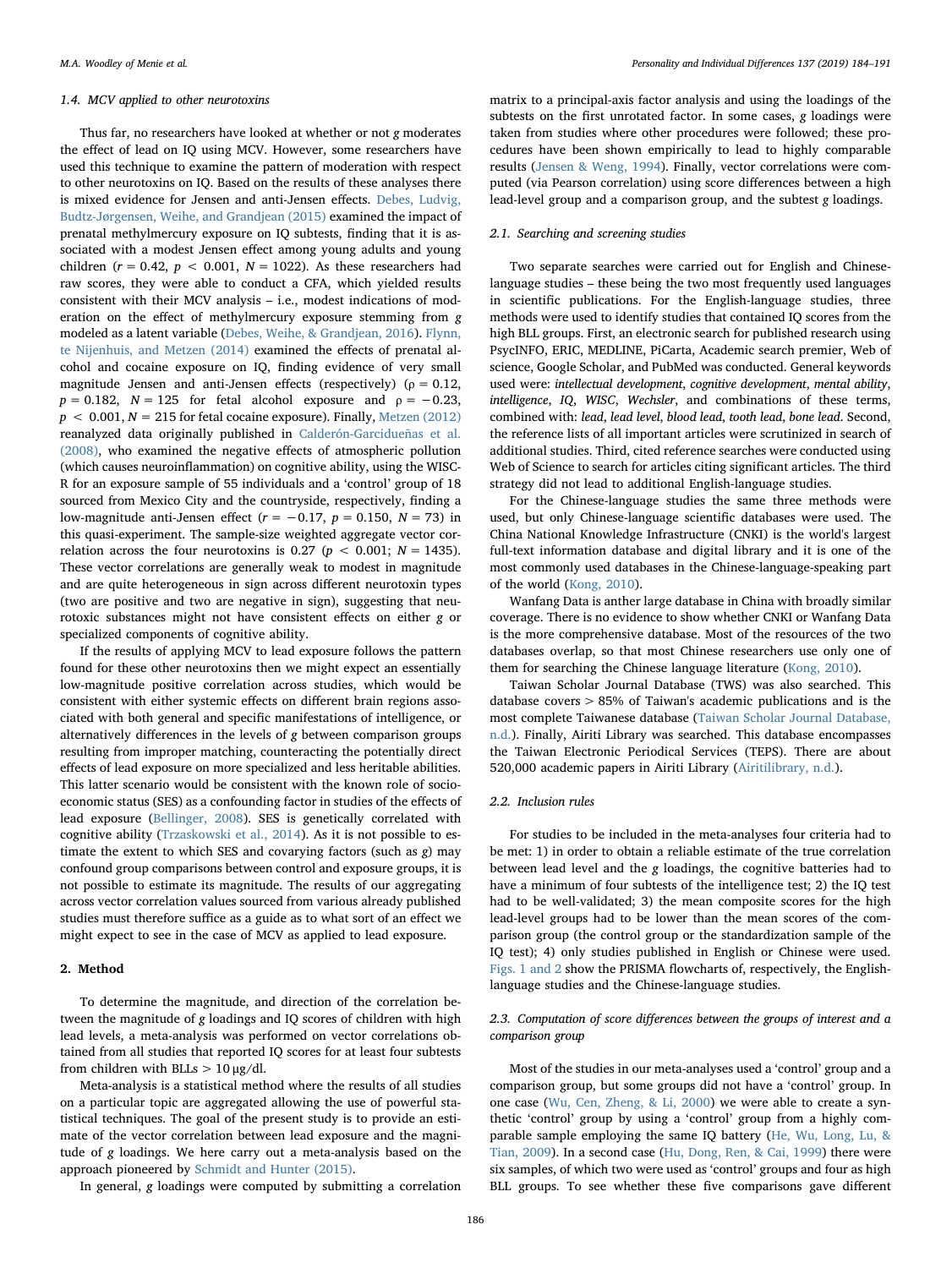<span id="page-3-0"></span>

Fig. 1. PRISMA flow chart for selection of  $r$  ( $g \times d$ ), English-language articles.

outcomes, we ran a moderator analysis contrasting data points using original 'control' groups and data points using designated 'control' groups.

Score differences between a) the high BLL groups, and b) a 'control' group were computed by subtracting the mean score of the high BLL groups on the particular composite score in question from the mean score of the 'control' group, and then dividing the result by the SD of the standardization group. The g loadings were also computed matching the age range of the lead-exposed groups as close as possible.

#### 2.4. Corrections for sampling error

Bare-bones psychometric meta-analytical techniques ([Hunter &](#page-6-27) [Schmidt, 1990, 2004](#page-6-27)) were applied using the software package developed by [Schmidt and Le \(2004\)](#page-7-19). In the present meta-analysis, we corrected for one artifact identified by [Hunter and Schmidt \(1990\)](#page-6-27) that alters the value of outcome measures: sampling error. The Method of Correlated Vectors is in essence a correlation between a number of g loadings and the same number of associated effects, so we used the number of subtests in the IQ battery as our measure of sampling error. Thus, test batteries with a smaller number of subtests have more sampling error than test batteries with larger numbers of subtests.

#### 2.5. Multiple comparisons

In four cases, two high BLL samples were compared to the same 'control' samples, that is, a single sample was contributing to two effect sizes and therefore the contributing effect sizes were not fully independent. In our approach to dealing with multiple comparisons we lean heavily on the arguments put forwards by [te Nijenhuis, Willigers,](#page-7-20) [Dragt, and van der Flier \(2016\)](#page-7-20), who also carried out a meta-analysis using the Method of Correlated Vectors. Eight out of 16 comparisons use a high BLL group and a 'control' group, and eight out of 16 comparisons involve two high BLL groups being compared to the same 'control' group, so there is a modest dependence. [Schmidt and Hunter](#page-7-15) [\(2015, p. 437\)](#page-7-15) state that if a very large number of comparisons makes use of the same small sample, this may distort estimates of sampling error which then leads to undercorrections for this statistical artifact. However, in the present meta-analysis the four 'control' groups were paired with lead-exposure data from just two data points, so there is little error in the resulting aggregates. [Schmidt and Hunter \(2015, p.](#page-7-15) [452\)](#page-7-15) review the literature and conclude that the distortion caused by dependent samples is probably negligible in real data. Following [te](#page-7-20) [Nijenhuis et al. \(2016\),](#page-7-20) we decided to not correct for the modest dependence in the samples.

## 3. Results

The results of the studies on the vector correlation between g loadings and the score differences between lead-exposed groups and 'control' groups (d) are shown in [Table 1](#page-5-0). The table gives data derived from 12 studies, yielding 16 data points, with participants numbering a total of 1935. It also lists the study citation, the cognitive ability test used, the vector correlation between g loadings and  $d$ , the sample size, and the mean age (and range of ages).

[Table 2](#page-5-1) presents the results of the bare-bones meta-analysis of the 16 data points. It indicates (from left to right): the number of effect sizes  $(K)$ , total sample size  $(N)$ , the mean observed vector correlation  $(r)$  and their standard deviation  $(SD_r)$ , the mean standard deviation one can expect when corrections for sample size have been carried out  $(SD<sub>rho</sub>)$ . The next two columns present the percentage of variance explained by sampling error (%VE), and the 80% credibility interval after correction for sampling error (80% CI). This interval denotes the values one can expect for rho in sixteen out of twenty cases (see [Hunter & Schmidt,](#page-6-1) [2004, pp. 205](#page-6-1)–207, for a detailed description). Note that we are working in the meta-analytical tradition of Schmidt and Hunter, where  $I<sup>2</sup>$  values are not used, instead percentages of variance explained by sampling error are estimated.

[Table 2](#page-5-1) indicates that the analysis of all 16 data points yields an estimated correlation (rho) of 0.10 with 135% of the variance in the observed vector correlations explained by artifactual errors. These values of variance explained of over 100% are not uncommon in Schmidtand-Hunter-style meta-analyses and are caused by second-order sampling error [\(Hunter & Schmidt, 2004, pp. 399](#page-6-1)–401). According to [Hunter and Schmidt \(2004\)](#page-6-1) in the absence of methods to correct for this, the most plausible way to interpret these values is that 100% of the variance between the data points in the meta-analysis is explained by sampling error. These credibility intervals were computed using SD values that had been corrected for sampling error  $(SD_{rho})$ , leading to a massive reduction in the value of the observed SDs. As all of the variation among studies is due to sampling error, the (corrected) 80% CI value range was necessarily 0.

We tested whether study quality acted as a moderator by running two separate meta-analyses for 1) all 11 studies with an original 'control' group and 2) all five studies with a designated 'control' group, where we assume the studies with an original 'control' group are arguably of better quality, as in these instances the 'control' group has been sourced from the same population as the lead exposure group. [Table 2](#page-5-1) indicates that the meta-analysis on all studies with an original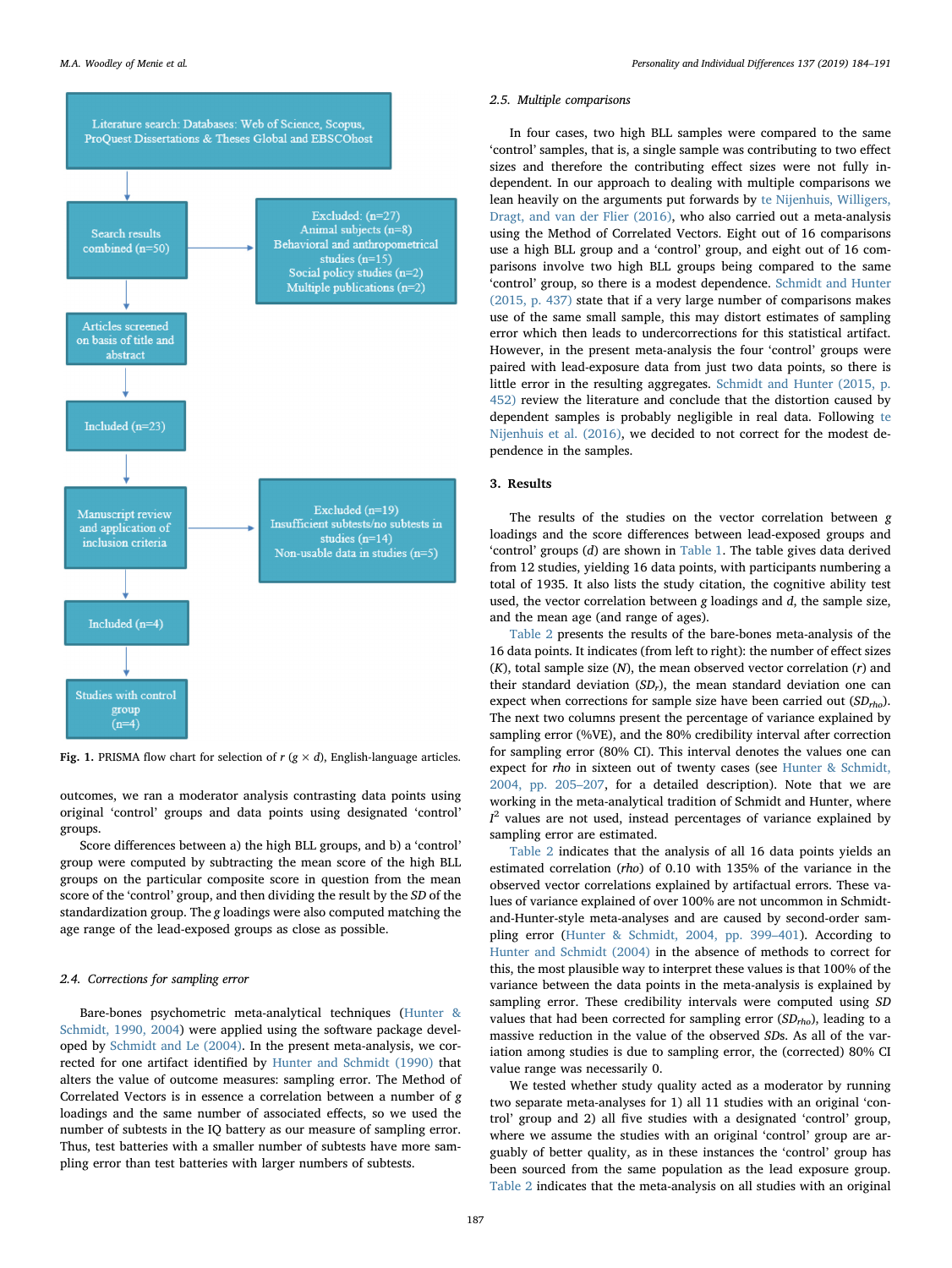

Fig. 2. PRISMA flow chart for  $r$  ( $g \times d$ ), Chinese-language articles.

'control' group yields an effect size of 0.09 with virtually all variance between the 11 studies explained by sampling error. The meta-analysis on all studies with a designated 'control' group yields an effect size of 0.12 with all the variance between the five studies explained by sampling. So, the effect sizes are virtually identical and all or virtually all of the variance is explained by sampling error, just as is the case in the main meta-analyses. This means there is no clear moderator effect.

## 4. Discussion

We carried out a meta-analysis involving MCV on the role of g as a moderator of the impact of lead on IQ performance based on sixteen studies. There is no hard-and-fast rule as to the minimum number of studies to include in a meta-analysis, but sometimes it is stated that having ten data points makes for an adequately powered meta-analysis. We have no less than sixteen studies, and the total  $N$  is 1935. We conclude therefore that this is likely sufficient for the purposes of allowing the drawing of clear conclusions. Having sixteen data points means that high confidence can be placed in the resultant estimates of the influence of sampling error on the differences between the studies ([Schmidt & Hunter, 2015\)](#page-7-15). We were thusly highly successful in explaining the variance between the studies, which is an important goal of meta-analysis.

So, how does lead exposure negatively impact human intelligence? Does it reduce IQ at the level of g, specialized abilities and test specificities, or does it have mixed effects? The meta-analytic vector correlation between the magnitude of the depressing effect of lead exposure on subtest scores and their g saturations is positive in sign, but is weak in magnitude, in line with several other studies involving other neurotoxic substances (reviewed in the Introduction). This is consistent with the hypothesis that lead may have effects on both g and specialized abilities/test specificities owing to systemic effects on many different brain regions. However, this finding is also consistent with the expectation that two antagonistic factors are at work. Firstly, lead may have exclusively domain-specific impacts on the functioning of the central nervous system, inhibiting the brain regions that subserve shortterm memory, such as the hippocampus and motoric speed, but not long-term memory, which would explain why lead exposure has been observe to suppress processing speed, but not verbal ability [\(Lezak,](#page-6-12) [1983\)](#page-6-12). This suggests that neurotoxins (such as lead) should have their principal effects at the level of specialized abilities and narrow test specificities. General intelligence by contrast is highly distributed with respect to the brain's neural architecture ([Haier, 2017](#page-6-28)) and is robustly canalized in development against the impact of factors that would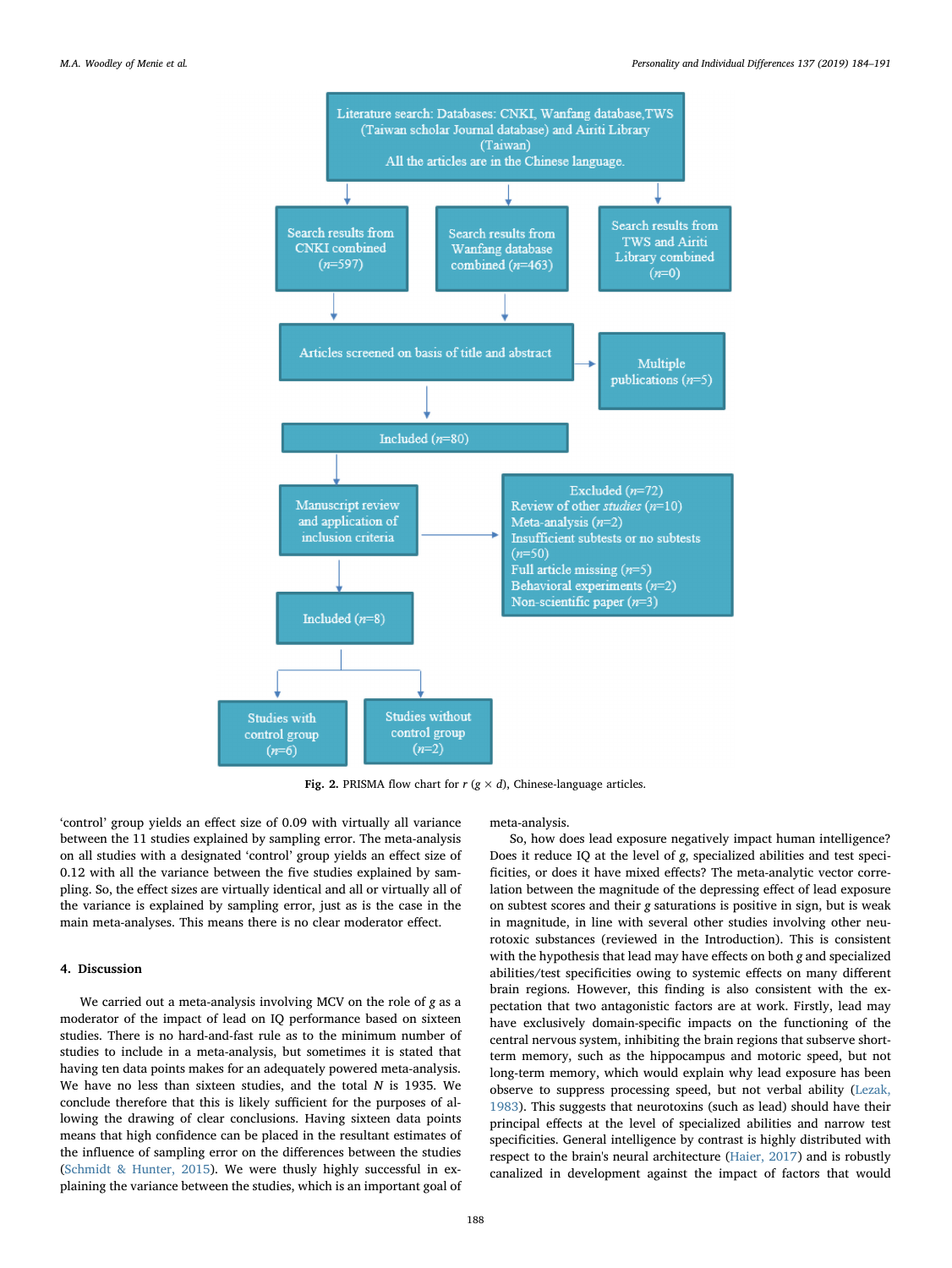#### <span id="page-5-0"></span>Table 1

Vector correlations between g loadings and lead exposure.

| Study                                   | Test        | Nationality $r(d \times g)$ |         | Number of<br>subtests | N Lead | $N$ comparison<br>group | $N$ all<br>groups | Age<br>mean<br>lead | Age mean<br>comparison<br>group | Age<br>range<br>lead | Age range<br>comparison<br>group |
|-----------------------------------------|-------------|-----------------------------|---------|-----------------------|--------|-------------------------|-------------------|---------------------|---------------------------------|----------------------|----------------------------------|
| Control group available                 |             |                             |         |                       |        |                         |                   |                     |                                 |                      |                                  |
| Chen, Zhao, Zhang, Chen,                | WISC-CR     | Chinese                     | 0.17    | 10                    | 31     | 14                      | 45                |                     |                                 | $6 - 7$              | $6 - 7$                          |
| and Wu (2000)                           |             |                             |         |                       |        |                         |                   |                     |                                 |                      |                                  |
| Chen, Li, Chen, Zhang, and<br>Pu (2008) | WISC-CR     | Chinese                     | 0.62    | 10                    | 77     | 31                      | 108               | 9.92                | 8.95                            |                      |                                  |
| Ernhart, Landa, and Schell              | McCarthy    | <b>US</b>                   | 0.32    | $\overline{4}$        | 32     | 31                      | 63                |                     |                                 | $8 - 12$             | $8 - 12$                         |
| (1981)                                  | Scales      |                             |         |                       |        |                         |                   |                     |                                 |                      |                                  |
| Hansen, Trillingsgaard,                 | <b>WISC</b> | Danish                      | 0.12    | 11                    | 78     | 78                      | 156               | $\overline{7}$      | $\overline{7}$                  |                      |                                  |
| Beese, Lyngbye, and                     |             |                             |         |                       |        |                         |                   |                     |                                 |                      |                                  |
| Grandjean (1989)                        |             |                             |         |                       |        |                         |                   |                     |                                 |                      |                                  |
| He et al. (2009)                        | C-WISC      | Chinese                     | $-0.50$ | 11                    | 40     | 154                     | 194               |                     |                                 |                      |                                  |
| He et al. (2009)                        | C-WISC      | Chinese                     | $-0.53$ | 11                    | 6      | 154                     | 160               |                     |                                 |                      |                                  |
| Kim, Yu, and Lee (2010)                 | KIT-P       | Korean                      | 0.18    | 5                     | 151    | 151                     | 302               | 10.5                | 10.5                            | $9 - 12$             | $9 - 12$                         |
| Liu, Huang, and Pang<br>(2004)          | C-WYCSI     | Chinese                     | $-0.05$ | 11                    | 43     | 38                      | 81                |                     |                                 | $5 - 6$              | $5 - 6$                          |
| Needleman et al. (1979)                 | WISC-R      | <b>US</b>                   | 0.37    | 11                    | 58     | 100                     | 158               | 7.5                 | 7.25                            |                      |                                  |
| Zhu et al. (2006)                       | C-WYCSI     | Chinese                     | 0.28    | 10                    | 73     | 88                      | 161               |                     |                                 | $5 - 6$              | $5 - 6$                          |
| Zou et al. (2005)                       | WISC-CR     | Chinese                     | 0.25    | 10                    | 85     | 33                      | 118               |                     |                                 | $6 - 13$             | $6 - 13$                         |
| Control group designated                |             |                             |         |                       |        |                         |                   |                     |                                 |                      |                                  |
| Wu et al. (2000)                        | C-WISC      | Chinese                     | $-0.08$ | 11                    | 62     | $154^{\circ}$           | 216               | 8.9                 | 8.9                             | $6 - 12$             | $6 - 12$                         |
| Hu et al. (1999)                        | C-WYCSI     | Chinese                     | 0.14    | 10                    | 40     | 22                      | 62                |                     |                                 |                      |                                  |
| Hu et al. (1999)                        | C-WYCSI     | Chinese                     | 0.12    | 10                    | 20     | 21                      | 41                |                     |                                 |                      |                                  |
| Hu et al. (1999)                        | C-WYCSI     | Chinese                     | 0.36    | 10                    | 19     | 22                      | 31                |                     |                                 |                      |                                  |
| Hu et al. (1999)                        | C-WYCSI     | Chinese                     | 0.07    | 10                    | 18     | 21                      | 39                |                     |                                 |                      |                                  |

Note. The empty cells mean the values are not available.

 $r(d \times g)$  = correlation between column vector of the impact of lead exposure on subtest score (d) and subtest g-loading; N lead = sample size for the lead exposure group; N comparison group = sample size of control group; age mean lead = age mean for lead exposure group; age mean comparison group = age mean for comparison group; age range lead = age range for the lead exposure group; age range comparison group = age range for the comparison group. <sup>a</sup> Value estimated.

<span id="page-5-2"></span>disturb its development, such as parentally-derived de novo mutations and presumably also neurotoxins (see discussion in: [Woodley of Menie,](#page-7-21) [Sarraf, Peñaherrera-Aguirre, Fernandes, & Becker, 2018\)](#page-7-21). Secondly, as was mentioned in the introduction, the 'control' and exposure groups in these sorts of studies are typically not precisely matched in terms of levels of g. For individuals, low g is a risk factor for a variety of poorer life outcomes, including poorer quality diets, excessive consumption of alcohol and also living in poorer quality environments (i.e. living near to factories, power plants and other sources of pollution, or working in jobs in which neurotoxin exposure is an occupational hazard) [\(Gordon,](#page-6-13) [1997;](#page-6-13) [Gottfredson, 1997\)](#page-6-14). This does not mean that all low-g individuals will have poor life outcomes, but that on average they will have poorer life outcomes than high-g individuals. So, it could be argued that there might be an underlying difference in g favoring those in the 'control' group, i.e., those who are able to avoid exposure to neurotoxins by virtue of living in better environments or working non-hazardous 'white-collar' type jobs. As was mentioned already, it has been found that socioeconomic (SES) status confounds studies examining the impacts of lead exposure, as factors that covary with SES, but not with lead exposure can give rise to apparent differences between comparison groups [\(Bellinger, 2008\)](#page-6-21). That g differences may be one factor that covaries with SES independently of neurotoxin exposure is supported by genetically-informed studies, that reveal substantial shared genetic variance between cognitive ability and SES ([Trzaskowski et al., 2014](#page-7-16)). However, without precise information as to the extent of this confounding it is not possible to correct for this presently.

In the scenario that there are two prospectively antagonistic factors at play, their net action will cause the value of the vector correlation to deviate away from either +1 or  $-1$  (depending on whether the effect is completely moderated by g or by performance with respect to specialized abilities and test specificities). Thus, in line with the results of vector correlations sourced from other studies presenting results amenable to MCV, we observe a weak magnitude Jensen effect consistent with the scenario sketched above (i.e. that these two factors might be acting simultaneously on the samples). Thinking in terms of this scenario helps to account for other 'anomalous' imperfect results (i.e.  $r < 1$  in magnitude) from applying the Method of Correlated Vectors to other forms of environmental insult such as iodine deficiency ( $\rho = 0.01$ ,  $p = 0.889$ ,  $N = 196$ ) and traumatic head injury ( $\rho = -0.07$ ,  $p = 0.066$ ,  $N = 629$ ) [\(Flynn et al., 2014](#page-6-18)), as in these cases, the direct deleterious impacts on IQ could also purely be at the level of specialized abilities and test specificities. However, as with lead exposure, in these

<span id="page-5-1"></span>Table 2

| Bare bones meta-analytical results for the vector correlations between lead exposure and g loadings after correction for sampling error. |  |  |  |
|------------------------------------------------------------------------------------------------------------------------------------------|--|--|--|
|------------------------------------------------------------------------------------------------------------------------------------------|--|--|--|

|                                                    | к  | $N_{\text{subtests}}$ | $N_{total}$ |              | $SD_r$       | SD <sub>rho</sub> | % VE      | 80% CI after correction for sampling error (rho) |
|----------------------------------------------------|----|-----------------------|-------------|--------------|--------------|-------------------|-----------|--------------------------------------------------|
| All studies<br>Moderator: study quality            | 16 | 155                   | 1935        | 0.10         | 0.30         |                   | 135       | $0.10$ to $0.10$                                 |
| Original control group<br>Designated control group | 11 | 104<br>51             | 1545<br>389 | 0.09<br>0.12 | 0.35<br>0.14 | 0.07              | 96<br>516 | $-0.01$ to 0.18<br>0.12 to 0.12                  |

Note. Meta-analytical results for vector correlations between g loadings and lead exposure.  $K =$  number of effect sizes;  $N =$  number of subtests in all the IQ batteries = total sample size;  $r$  = weighted mean observed correlations;  $SD_r$  = standard deviation of observed correlation;  $SD_{rho}$  = standard deviation after correction for sampling error; %VE = percentage of variance accounted for by sampling error;  $CI = 80\%(rho) = \text{creditibility interval}$  for weighted mean observed correlations using standard deviation after correction for sampling error (SD rho).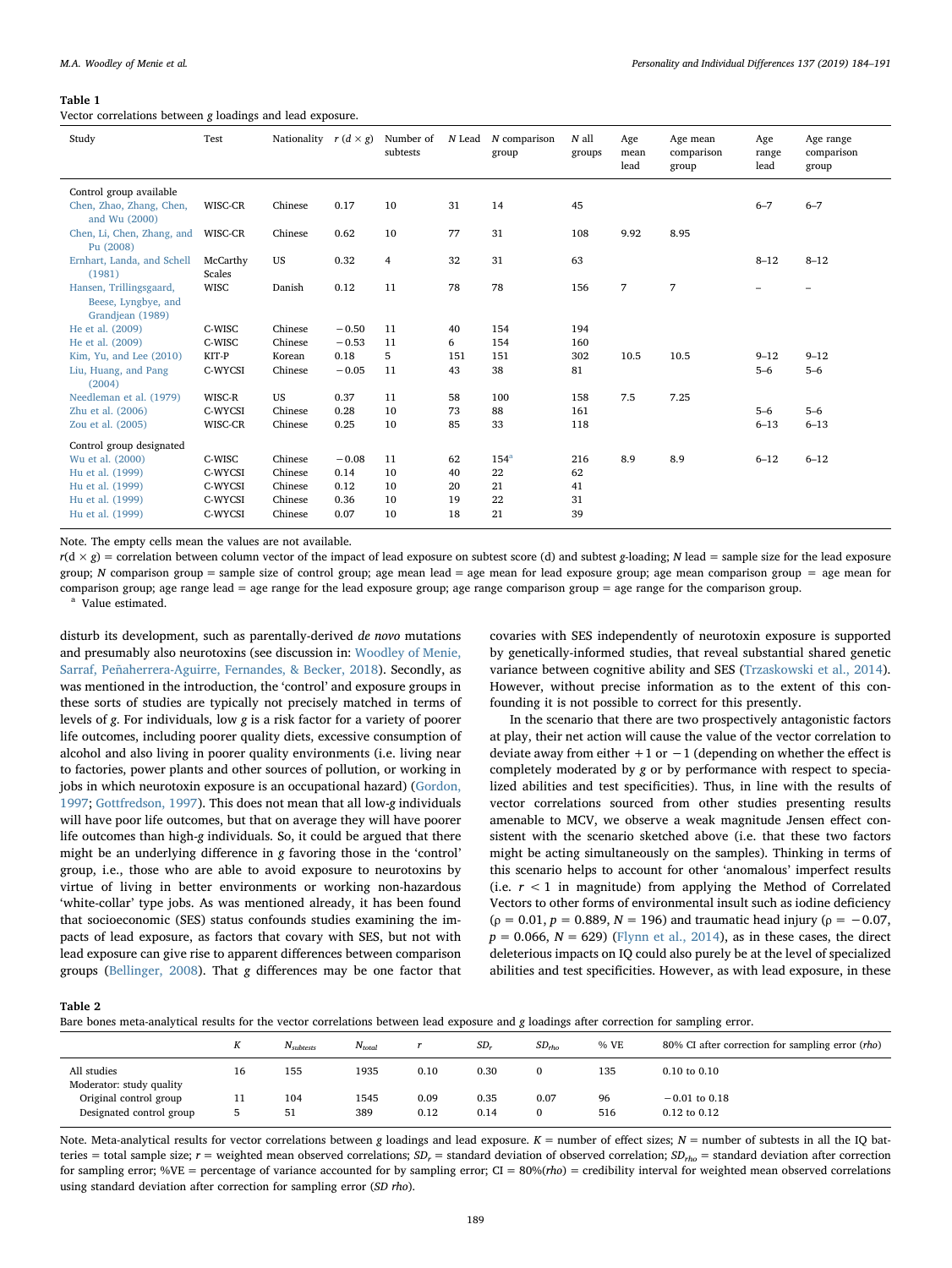cases the 'exposure' and 'control' groups may also differ in terms of g, given that lower g is a major risk factor for nutritional deficiencies and accidents ([Gottfredson, 2007](#page-6-36)).

The scenario that group differences in studies such as these are confounded with an uncontrolled underlying difference in g stemming from socioeconomic factors has an unfortunate implication, namely that it makes it impossible to say precisely how lead exposure impacts IQ in terms of variance components. The methods employed here do yield some interesting insights however. It is notable for example that all of the variance among the studies included in the present metaanalysis can be accounted for with sampling error. This leaves no room for prospective moderators such as age, degree of lead exposure and country of origin among the studies sampled, indicating that absent sampling error, the effects of lead across subtests would be uniform across studies.

To get a better idea of how lead exposure actually impacts different variance components of IQ, it would be necessary to conduct a study in which great care was taken to impose equality constraints in terms of intelligence across the exposure and 'control' groups. Another line of research would involve longitudinal analysis of individuals who have become exposed to lead in the course of their lives, where cognitiveability data collected before and after exposure can be compared. By restricting the analysis to single individuals, the problem of underlying differences in g associated with differential socioeconomic characteristics can be obviated. This approach would therefore allow for the scenario that neurotoxins like lead have effects only on specific variance components of IQ to be tested.

Finally, it should be noted that changing levels of lead exposure (along with mercury and dioxin exposure and alcohol consumption – operationalized as part of a common industrialization factor) does not predict the long-term ( $> 1$  century) secular decline in indicators of g ([Woodley of Menie et al., 2018\)](#page-7-21), contrary to predictions made by [Demeneix \(2017\)](#page-6-37). g in this study was operationalized as a common factor among measures of simple visual reaction times, working memory, use of high-difficulty vocabulary words, 'social intelligence' and per capita macro-innovation rates (for a cross-temporal meta-analysis of these trends see: [Woodley of Menie et al., 2017](#page-7-8)). Secular declines in a common factor of polygenic scores from age-stratified samples sourced from the US and Iceland did however predict the decline in  $g$  – after controlling for the effects of neurotoxins and also time (so as to control for temporal autocorrelation; [Woodley of Menie et al., 2018](#page-7-21)). This further militates against the idea that neurotoxins such as lead should have their primary effects on IQ scores at the level of g.

#### Acknowledgement

We like to thank Sunhee Cho for supplying the correlation matrices of the Korean Intelligence Test – Primary (KIT-P).

#### References

- <span id="page-6-24"></span>Airitilibrary About Airiti Library. Retrieved from <http://www.airitilibrary.cn>.
- <span id="page-6-8"></span>[Baghurst, P. A., McMichael, A. J., Wigg, N. R., & Vimpani, G. V. \(1992\). Environmental](http://refhub.elsevier.com/S0191-8869(18)30481-1/rf0010) [exposure to lead and children's intelligence at the age of seven years: The Port Pirie](http://refhub.elsevier.com/S0191-8869(18)30481-1/rf0010) Cohort Study. [The New England Journal of Medicine, 327](http://refhub.elsevier.com/S0191-8869(18)30481-1/rf0010), 1279–1284.
- <span id="page-6-21"></span>[Bellinger, D. C. \(2008\). Lead neurotoxicity and socioeconomic status: Conceptual and](http://refhub.elsevier.com/S0191-8869(18)30481-1/rf0015) analytical issues. [Neurotoxicology, 29](http://refhub.elsevier.com/S0191-8869(18)30481-1/rf0015), 829–832.
- <span id="page-6-9"></span>[Bellinger, D. C., Stiles, K. M., & Needleman, H. L. \(1992\). Low-level lead exposure, in](http://refhub.elsevier.com/S0191-8869(18)30481-1/rf0020)[telligence and academic achievement: A long-term follow-up study.](http://refhub.elsevier.com/S0191-8869(18)30481-1/rf0020) Pediatrics, 90, 855–[861](http://refhub.elsevier.com/S0191-8869(18)30481-1/rf0020).
- <span id="page-6-20"></span>[Calderón-Garcidueñas, L., Mora-Tiscareño, A., Onitveros, E., Gómez-Garza, G., Barragán-](http://refhub.elsevier.com/S0191-8869(18)30481-1/rf0025)[Mejía, G., Broadway, J., ... Engle, R. W. \(2008\). Are pollution, cognitive de](http://refhub.elsevier.com/S0191-8869(18)30481-1/rf0025)ficits and [brain abnormalities: A pilot study with children and dogs.](http://refhub.elsevier.com/S0191-8869(18)30481-1/rf0025) Brain and Cognition, 68, 117–[127](http://refhub.elsevier.com/S0191-8869(18)30481-1/rf0025).
- <span id="page-6-6"></span>Canfi[eld, R. L., Henderson, C. R., Jr., Cory-Slechta, D. A., Cox, C., Jusko, T. A., &](http://refhub.elsevier.com/S0191-8869(18)30481-1/rf0030)

<span id="page-6-10"></span>Lanphear, B. P. (2003). [Obstetrical & Gynecological Survey, 58](http://refhub.elsevier.com/S0191-8869(18)30481-1/rf0030), 590–591. Carroll, J. B. (1993). [Human cognitive abilities: A survey of factor-analytic studies.](http://refhub.elsevier.com/S0191-8869(18)30481-1/rf0035) [Cambridge University Press.](http://refhub.elsevier.com/S0191-8869(18)30481-1/rf0035)

- <span id="page-6-30"></span>[\\*Chen, H. S., Li, W. H., Chen, Y., Zhang, M. H., & Pu, Z. Q. \(2008\). The impact of high](http://refhub.elsevier.com/S0191-8869(18)30481-1/rf0040) [blood lead level on intelligence and behaviors of children.](http://refhub.elsevier.com/S0191-8869(18)30481-1/rf0040) Journal of Clinical [Pediatrics, 26](http://refhub.elsevier.com/S0191-8869(18)30481-1/rf0040), 230–232 (陈海生, 李伟华, 陈叶, 张梅红, & 濮泽琼. (2008). 高血铅对儿 童智力及 行为的影响. 临床儿科杂志[, 26, 230](http://refhub.elsevier.com/S0191-8869(18)30481-1/rf0040)–232).
- <span id="page-6-29"></span>[\\*Chen, W., Zhao, M. R., Zhang, S. Z., Chen, S. J., & Wu, J. L. \(2000\). The e](http://refhub.elsevier.com/S0191-8869(18)30481-1/rf0045)ffects of diff[erent blood lead levels on intelligence of children and analysis for intelligence](http://refhub.elsevier.com/S0191-8869(18)30481-1/rf0045) structure. [Maternal and Child Health Care of China, 15](http://refhub.elsevier.com/S0191-8869(18)30481-1/rf0045), 109–110 (陈卫, 赵美荣, 张素珍, 陈社 菊, & 吴金良[. \(2000\).](http://refhub.elsevier.com/S0191-8869(18)30481-1/rf0045) 不同血铅水平对儿童智力的影响及智力结构分析. 中国妇幼 保健[, 15, 109](http://refhub.elsevier.com/S0191-8869(18)30481-1/rf0045)–110).
- <span id="page-6-16"></span>[Debes, F., Ludvig, A., Budtz-Jørgensen, Weihe, & Grandjean, P. \(2015\). The e](http://refhub.elsevier.com/S0191-8869(18)30481-1/rf0050)ffects of [methylmercury on general intelligence in children and young adults.](http://refhub.elsevier.com/S0191-8869(18)30481-1/rf0050) Oral presentation [given at the 16th Annual Meeting of the International Society for Intelligence Research.](http://refhub.elsevier.com/S0191-8869(18)30481-1/rf0050) [Albuquerque, New Mexico, USA, September](http://refhub.elsevier.com/S0191-8869(18)30481-1/rf0050).
- <span id="page-6-17"></span>[Debes, F., Weihe, P., & Grandjean, P. \(2016\). Cognitive de](http://refhub.elsevier.com/S0191-8869(18)30481-1/rf0055)ficit at age 22 years associated [with prenatal exposure to methylmercury.](http://refhub.elsevier.com/S0191-8869(18)30481-1/rf0055) Cortex, 74, 358–369.
- <span id="page-6-37"></span>Demeneix, B. (2017). [Toxic cocktail: How chemical pollution is poisoning our brains.](http://refhub.elsevier.com/S0191-8869(18)30481-1/rf0060) New [York: Oxford University Press](http://refhub.elsevier.com/S0191-8869(18)30481-1/rf0060).
- <span id="page-6-31"></span>[\\*Ernhart, C. B., Landa, B., & Schell, N. B. \(1981\). Subclinical levels of lead and devel](http://refhub.elsevier.com/S0191-8869(18)30481-1/rf0065)opmental deficit—[A multivariate follow-up reassessment.](http://refhub.elsevier.com/S0191-8869(18)30481-1/rf0065) Pediatrics, 67, 911–919.
- <span id="page-6-11"></span>[Finkelstein, Y., Markowitz, M. E., & Rosen, J. F. \(1998\).](http://refhub.elsevier.com/S0191-8869(18)30481-1/rf0070) Low-level lead-induced neuro[toxicity in children: An update on central nervous system e](http://refhub.elsevier.com/S0191-8869(18)30481-1/rf0070)ffects. vol. 27, Science [Direct168](http://refhub.elsevier.com/S0191-8869(18)30481-1/rf0070)–176.
- <span id="page-6-18"></span>Flynn, [J. R., te Nijenhuis, J., & Metzen, D. \(2014\). The](http://refhub.elsevier.com/S0191-8869(18)30481-1/rf0075) g beyond Spearman's g: Flynn's [paradoxes resolved using four exploratory meta-analyses.](http://refhub.elsevier.com/S0191-8869(18)30481-1/rf0075) Intelligence, 44, 1–10.
- <span id="page-6-13"></span>[Gordon, R. A. \(1997\). Everyday life as an intelligence test: E](http://refhub.elsevier.com/S0191-8869(18)30481-1/rf0080)ffects of intelligence and [intelligence context.](http://refhub.elsevier.com/S0191-8869(18)30481-1/rf0080) Intelligence, 24, 203–320.
- <span id="page-6-14"></span>Gottfredson, L. S. (1997). Why g [matters: The complexity of everyday life.](http://refhub.elsevier.com/S0191-8869(18)30481-1/rf0085) Intelligence, 24, 79–[132.](http://refhub.elsevier.com/S0191-8869(18)30481-1/rf0085)
- <span id="page-6-36"></span>[Gottfredson, L. S. \(2007\). Innovation, fatal accidents, and the evolution of general in](http://refhub.elsevier.com/S0191-8869(18)30481-1/rf0090)telligence. In M. J. Roberts (Ed.). [Integrating the mind: Domain general versus domain](http://refhub.elsevier.com/S0191-8869(18)30481-1/rf0090) specific processes in higher cognition (pp. 387–[425\). Hove, UK: Psychology Press.](http://refhub.elsevier.com/S0191-8869(18)30481-1/rf0090)
- <span id="page-6-28"></span>Haier, R. J. (2017). The neuroscience of intelligence. [Cambridge, UK: Cambridge University](http://refhub.elsevier.com/S0191-8869(18)30481-1/rf0095) [Press.](http://refhub.elsevier.com/S0191-8869(18)30481-1/rf0095)
- <span id="page-6-32"></span>[\\*Hansen, O. N., Trillingsgaard, A., Beese, I., Lyngbye, T., & Grandjean, P. \(1989\). A](http://refhub.elsevier.com/S0191-8869(18)30481-1/rf0100) [neuropsychological study of children with elevated dental lead level: Assessment of](http://refhub.elsevier.com/S0191-8869(18)30481-1/rf0100) the effect of lead in different socio-economic groups. [Neurotoxicology and Teratology,](http://refhub.elsevier.com/S0191-8869(18)30481-1/rf0100) 11[, 205](http://refhub.elsevier.com/S0191-8869(18)30481-1/rf0100)–213.
- <span id="page-6-25"></span>[\\*He, J. Y., Wu, C. Y., Long, R. F., Lu, K. S., & Tian, X. H. \(2009\). The impact of blood lead](http://refhub.elsevier.com/S0191-8869(18)30481-1/rf0110) [level on urban and rural children's intelligence, behavior, learning achievement and](http://refhub.elsevier.com/S0191-8869(18)30481-1/rf0110) the "dose-effect" relationship. [Journal of Psychiatry, 22](http://refhub.elsevier.com/S0191-8869(18)30481-1/rf0110), 85–88 (贺敬义, 吴成银, 龙 瑞 芳, 路开顺, & 田新华[. \(2009b\).](http://refhub.elsevier.com/S0191-8869(18)30481-1/rf0110) 城乡儿童血铅含量对智力, 行为, 学习影响及 "剂 量-效 应" 关系的研究. 精神医学杂志, [22, 85](http://refhub.elsevier.com/S0191-8869(18)30481-1/rf0110)–88).
- <span id="page-6-26"></span>[\\*Hu, Q. S., Dong, S. Z., Ren, T. L., & Cai, C. K. \(1999\). Epidemiological study on the](http://refhub.elsevier.com/S0191-8869(18)30481-1/rf0115) [relationship between the tooth lead and intelligence quotient of the children.](http://refhub.elsevier.com/S0191-8869(18)30481-1/rf0115) Journal [of Environmental Health, 16](http://refhub.elsevier.com/S0191-8869(18)30481-1/rf0115), 16–19 (胡前胜, 董胜璋, 任铁铃, & 蔡承铿. (1999). 儿童齿 铅与智商关系流行病学研究. 环境与健康杂志[, 16, 16](http://refhub.elsevier.com/S0191-8869(18)30481-1/rf0115)–19).
- <span id="page-6-27"></span>[Hunter, J. E., & Schmidt, F. L. \(1990\).](http://refhub.elsevier.com/S0191-8869(18)30481-1/rf0120) Methods of meta-analysis. London: Sage.

<span id="page-6-1"></span>[Hunter, J. E., & Schmidt, F. L. \(2004\).](http://refhub.elsevier.com/S0191-8869(18)30481-1/rf0125) Methods of meta-analysis (2nd ed.). London: Sage.

<span id="page-6-0"></span>Jensen, A. R. (1998). [The g factor: The science of mental ability.](http://refhub.elsevier.com/S0191-8869(18)30481-1/rf0130) London: Praeger.

- <span id="page-6-22"></span><span id="page-6-15"></span>[Jensen, A. R., & Weng, L.-J. \(1994\). What is a good g?](http://refhub.elsevier.com/S0191-8869(18)30481-1/rf0135) Intelligence, 18, 231–258. Kan, [K. J., Wicherts, J. M., Dolan, C. V., & van der Maas, H. L. J. \(2013\). On the nature](http://refhub.elsevier.com/S0191-8869(18)30481-1/rf0140)
- and nurture of intelligence and specifi[c cognitive abilities: The more heritable, the](http://refhub.elsevier.com/S0191-8869(18)30481-1/rf0140) [more culture dependent.](http://refhub.elsevier.com/S0191-8869(18)30481-1/rf0140) Psychological Science, 24, 2420–2428.
- <span id="page-6-33"></span>\*Kim, D., Yu, S., & Lee, E. (2010). Eff[ects of blood lead concentration on intelligence and](http://refhub.elsevier.com/S0191-8869(18)30481-1/rf0145) personality in school children. [Molecular & Cellular Toxicology, 6](http://refhub.elsevier.com/S0191-8869(18)30481-1/rf0145), 19–23.
- <span id="page-6-3"></span>[Koller, K., Brown, T., Spurgeon, A., & Levy, L. \(2004\). Recent developments in low-level](http://refhub.elsevier.com/S0191-8869(18)30481-1/rf0150) [lead exposure and intellectual impairment in children.](http://refhub.elsevier.com/S0191-8869(18)30481-1/rf0150) Environmental Health [Perspectives, 112](http://refhub.elsevier.com/S0191-8869(18)30481-1/rf0150), 987–994.
- <span id="page-6-23"></span>Kong, Y. (2010). [Contrastive analysis of Wanfang Data and CNKI. vol. 2](http://refhub.elsevier.com/S0191-8869(18)30481-1/rf0155), Library and [Information Service342](http://refhub.elsevier.com/S0191-8869(18)30481-1/rf0155)–347 (孔毅. (2010) 万方数据资源系统与中国知网数据库对比 分析. 图书情报工作[, 2, 342](http://refhub.elsevier.com/S0191-8869(18)30481-1/rf0155)–347).
- <span id="page-6-5"></span>[Landrigan, P. J., Baloh, R. W., Barthel, W. F., Whitworth, R. H., Staeling, N. W., &](http://refhub.elsevier.com/S0191-8869(18)30481-1/rf0160) [Rosenblum, B. F. \(1975\). Neuropsychological dysfunction in children with chronic](http://refhub.elsevier.com/S0191-8869(18)30481-1/rf0160) [low-level lead absorption.](http://refhub.elsevier.com/S0191-8869(18)30481-1/rf0160) Lancet, 305, 708–712.
- <span id="page-6-7"></span>[Lanphear, B. P., Hornung, R., Khoury, J., Yolton, K., Baghurst, P., Bellinger, D. C., ...](http://refhub.elsevier.com/S0191-8869(18)30481-1/rf0165) [Roberts, R. \(2005\). Low-level environmental lead-exposure and children's intellectual](http://refhub.elsevier.com/S0191-8869(18)30481-1/rf0165) [functioning: An international pooled analysis.](http://refhub.elsevier.com/S0191-8869(18)30481-1/rf0165) Environmental Health Perspectives, 113, 894–[899](http://refhub.elsevier.com/S0191-8869(18)30481-1/rf0165).

<span id="page-6-12"></span>Lezak, M. D. (1983). Neuropsychological assessment. [New York: Oxford University Press.](http://refhub.elsevier.com/S0191-8869(18)30481-1/rf0170)

<span id="page-6-34"></span>[\\*Liu, R. H., Huang, Y. F., & Pang, G. X. \(2004\). Investigation and analysis of children's](http://refhub.elsevier.com/S0191-8869(18)30481-1/rf0175) blood lead level in Zhanjiang City. [Journal of Guangdong Medical College, 22](http://refhub.elsevier.com/S0191-8869(18)30481-1/rf0175), 259–260 (刘汝河, 黄宇戈, & 庞国象. [\(2004\).](http://refhub.elsevier.com/S0191-8869(18)30481-1/rf0175) 湛江市儿童血铅水平对智商影响的调查 与分析. 广 东医学院学报[, 22, 259](http://refhub.elsevier.com/S0191-8869(18)30481-1/rf0175)–260).

- <span id="page-6-19"></span>Metzen, D. (2012). The causes of group differences in intelligence studied using the method of correlated vectors and psychometric meta-analysis. Unpublished Master Thesis, University of Amsterdam.
- <span id="page-6-4"></span>[Meyer, P. A., McGeehin, M. A., & Falk, H. \(2003\). A global approach to childhood lead](http://refhub.elsevier.com/S0191-8869(18)30481-1/rf0180) poisoning prevention. [International Volume of Hygiene and Environmental Health, 206](http://refhub.elsevier.com/S0191-8869(18)30481-1/rf0180), 363–[369](http://refhub.elsevier.com/S0191-8869(18)30481-1/rf0180).

<span id="page-6-35"></span>[\\*Needleman, H. L., Gunnoe, C., Leviton, A., Reed, R., Peresie, H., Maher, C., & Barrett, P.](http://refhub.elsevier.com/S0191-8869(18)30481-1/rf0185) (1979). Defi[cits in psychologic and classroom performance of children with elevated](http://refhub.elsevier.com/S0191-8869(18)30481-1/rf0185) dental lead levels. [The New England Journal of Medicine, 300](http://refhub.elsevier.com/S0191-8869(18)30481-1/rf0185), 689–695.

<span id="page-6-2"></span>[Nevin, R. \(2000\). How lead exposure relates to temporal changes in IQ, violent crime, and](http://refhub.elsevier.com/S0191-8869(18)30481-1/rf0190)

<span id="page-6-38"></span><sup>1</sup> References marked with an asterisk indicate studies included in the metaanalyses.